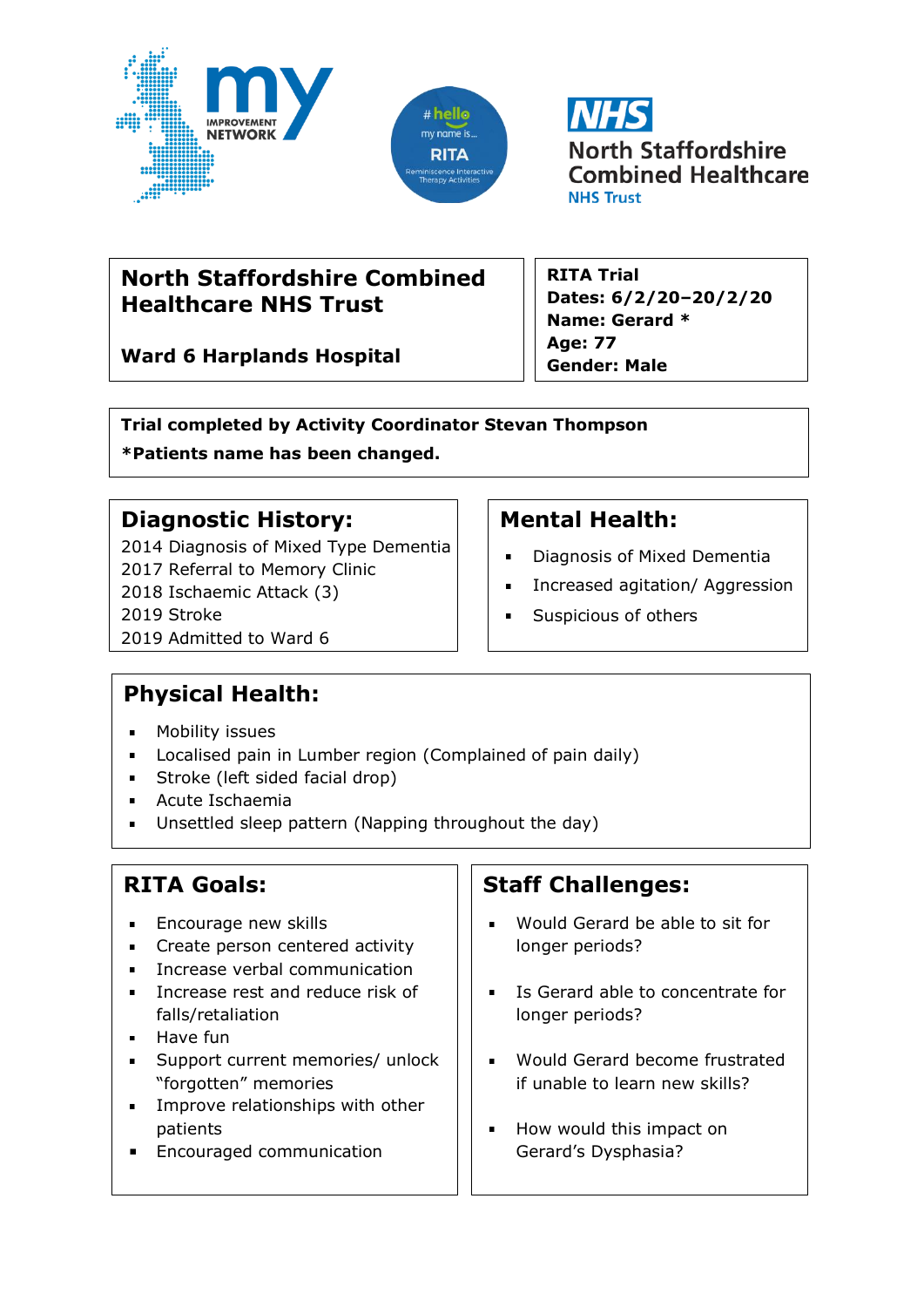# **Introducing RITA to Gerard**

Gerard took part in five RITA sessions in a quiet area of the ward where Gerard could concentrate, be comfortable and away from distractions/noises.

Initially Gerard sat in front of RITA with staff at his right-hand side. Gerard was reluctant to touch the screen (Staff imagined Gerard may think it was simply a TV screen)

Staff created personal profile and password unique only to Gerard. This meant that his work/ progress was being captured and staff could refer back to previous sessions to:

- **Assess memory**
- **Length of time using RITA**
- Artwork, Reminiscence Access progress enjoyment factor



Gerard was encouraged to touch the screen, familiarise himself with it, by giving positive feedback this encouraged him to become more tactile with RITA discovering moving images and to enjoy himself with staff. Each session with Gerard lasted from twenty minutes to fifty-five minutes.

#### **Reminiscence session:**

Twice during these sessions Gerard's wife was present.

When Gerard saw a black and white image of a motorcycle on the screen with a young boy sat on it, Gerard said "I remember helping him out with that bike".

Gerard had a friend who owned a motorcycle and he remembered helping him to clean and maintain it.

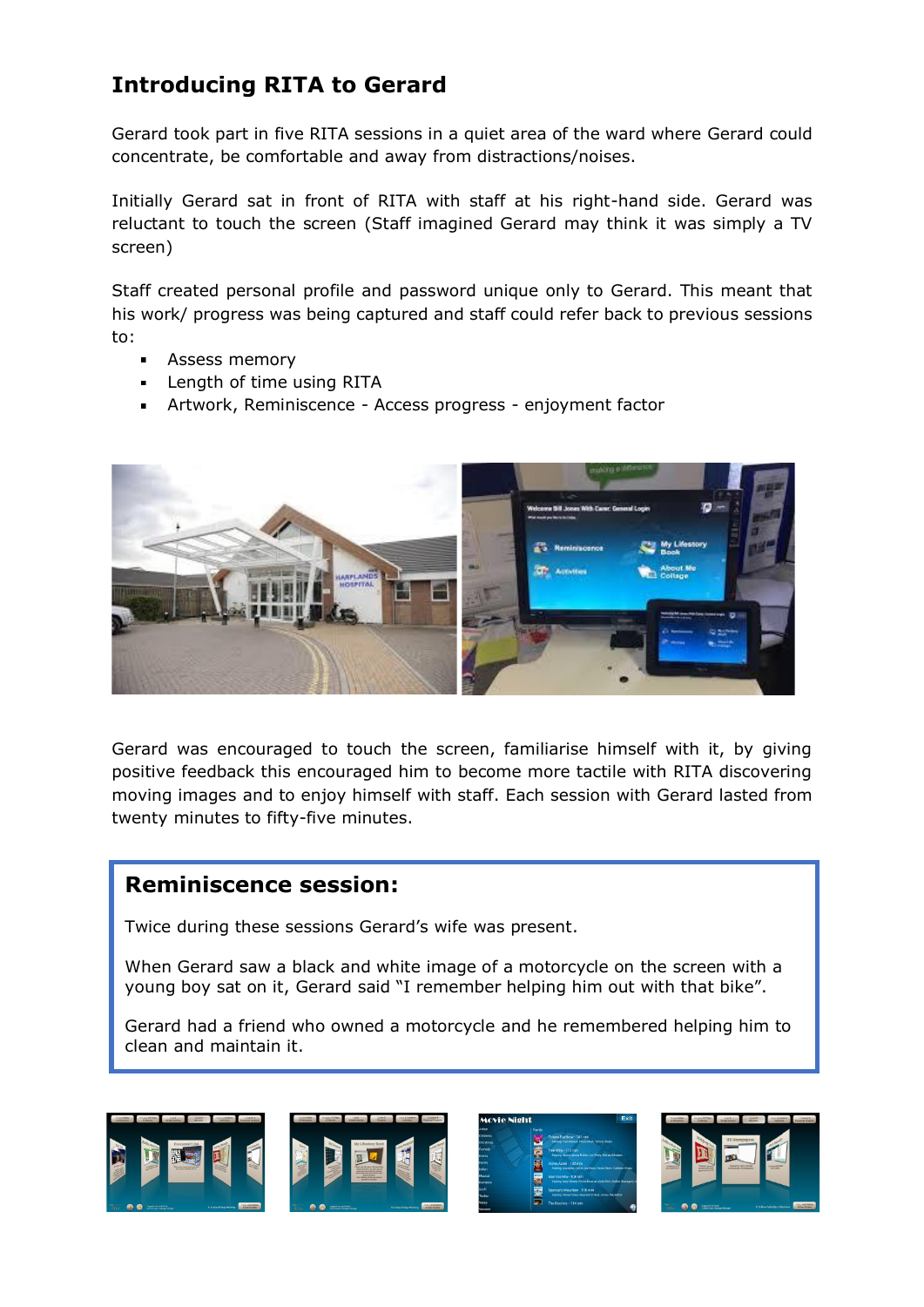#### **Music session:**

Gerard saw an image of Elvis Presley and recognised his face.

With time Gerard gave it some thought and was encouraged to remember Elvis with verbal prompts "Where do you remember seeing him?"

Gerard replied "On stage"

"What was he doing?"

Gerard replied "Singing, I think"

Staff then went to the music app to find Elvis Songs and played a popular song (Jailhouse Rock)

Gerard was listening and looked at the picture and said "Elvis …..I know him"

On this occasion Gerard's wife was present and became quite emotional, proud and surprised that Gerard was able to articulate these images and display clarity of long-term memory.



#### **Art session:**

Gerard was encouraged to use the screen to locate a template image that Gerard liked and was actively "swiping" images discarding ones he didn't want to use and selecting a river flowing through a forest image.

Staff encouraged Gerard to select a colour he liked and touch the image on the screen to colour that area. Gerard was able to then maintain these hand movements to create a completed piece of artwork.

Staff observed that this became "second nature" to Gerard but why?

Staff spoke with Gerard's wife about this and she mentioned that a long time ago Gerard used to draw cartoons/caricatures and colour them "He'd only Doodle; nothing serious, he enjoyed doing them"

Unconsciously did staff encouragement / RITA tap into this?

Gerard produced four images of colour block/template artwork that could be stored on RITA in Gerard's personal profile. These images could also be sent from RITA via email to print/ download images to decorate Gerard's bedroom.